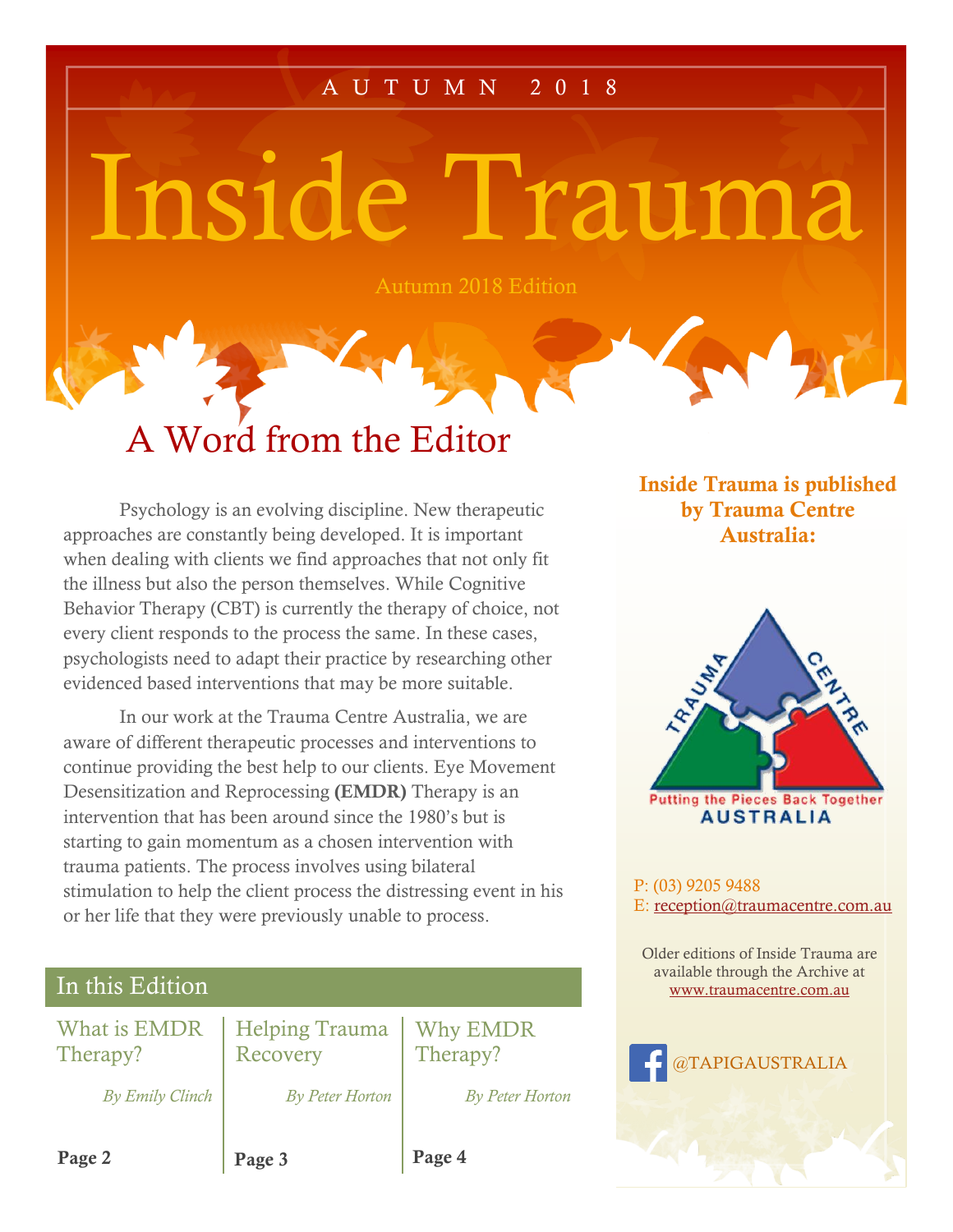### INSIDE TRAUMA AUTUMN 2018



# What is EMDR Therapy?

Eye Movement Desensitization and Reprocessing (EMDR) Therapy is an evidence based practiced developed by Francine Sharpio in the 1980's. It involves having a patient recall distressing images while receiving bilateral stimulation such as side-to-side eye moment or hand tapping. The theory is that during the distressing event the patient was unable to properly process the event as the normal coping mechanisms have been overwhelmed. EMDR uses bilateral stimulation to process the event through biological mechanisms that are involved in REM sleep. It is an 8 phase process

#1: History and Treatment Planning

#2: Preparation: To establish trust and explain the treatment

#3: Assessment: To establish negative feelings and identify positive replacement

#4: Desensitization: Using the technique #5: Installation: To strengthen positive replacements #6: Body Scan: Bring up trauma and identify reactions #7: Closure #8: Reevaluation

These 8 phases can occur across several sessions. Studies have found that 84-90% of single trauma patients no longer had PTSD after 3 x 90 minute sessions of EMDR. 77% of multiple trauma patients no longer had PTSD symptoms after 6 x 50 minute sessions. EMDR has also been found to be affective on other mental illnesses such as Depression, Anxiety, Borderline Personality Disorder, Bulimia, Phobia, OCD and Psychosis. As a growing therapeutic process EMDR leaves clients feeling empowered by the process as their wounds have transformed into something they have faced and overcome.

# **AddEducation** AAA Access Awareness

Drink Driver License Restoration To help with you and your license restoration needs, please contact us today:

> (03) 9841 9393 or (03) 9205 9490

We are available in many locations Melbourne and Regional Victoria

[www.AddEducation.com.au](http://www.addeducation.com.au/) [www.AAAAwareness.com.au](http://www.aaaawareness.com.au/)

*Emily Clinch*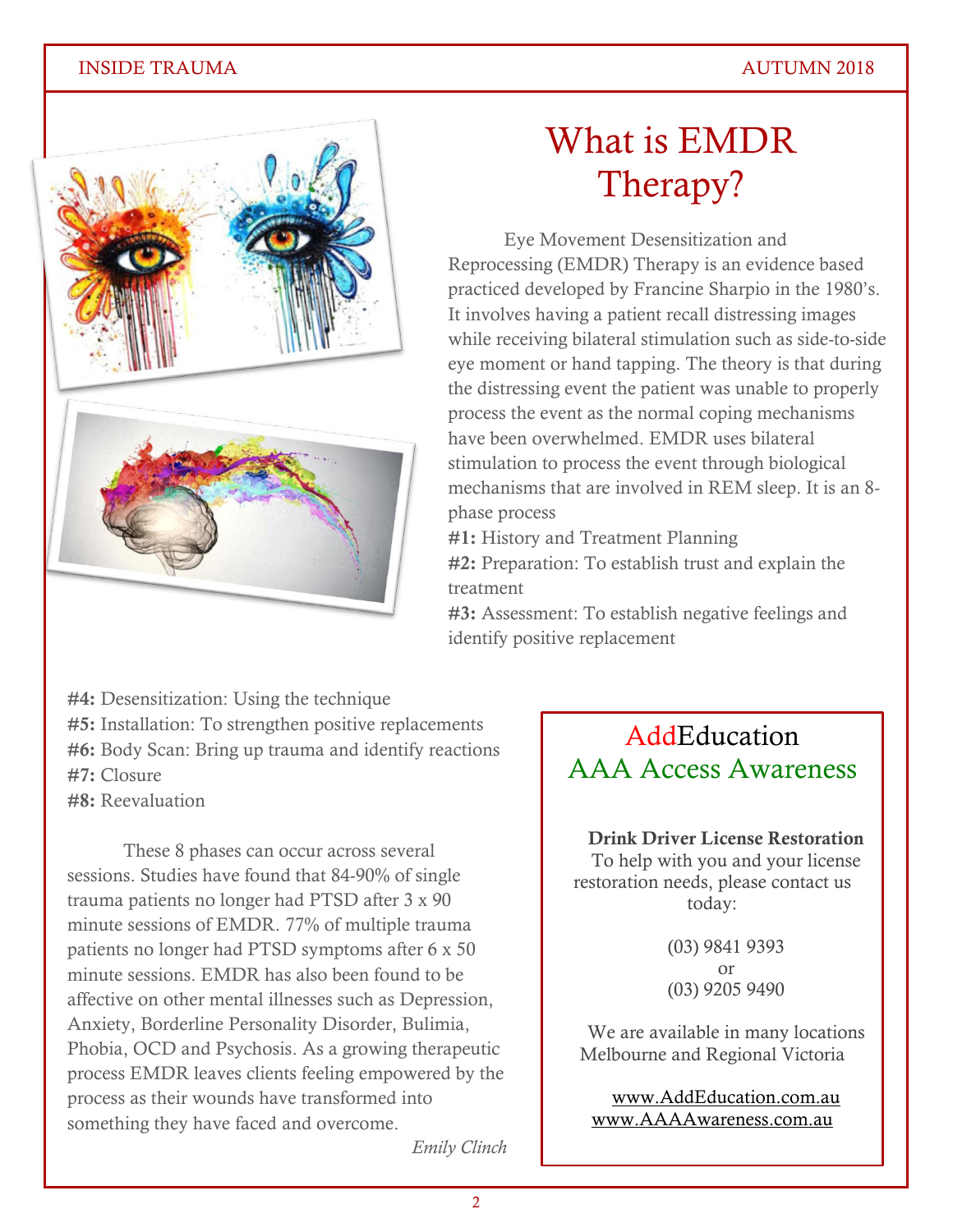### INSIDE TRAUMA AUTUMN 2018



# Helping Trauma Recovery What's new in Trauma Treatment?

Eye Movement Desensitisation and Reprocessing is one of the new players in Trauma Treatment. The understand EMDR simplistically one needs to think of the normal process of your body's healing *For example*:

When you cut yourself the body works on its own to heal the injury moreover if the wound is further irritated by a foreign object it festers and the body is unable to close the wound until the object is removed

This above comparative example helps us realise that the mind works in the same way. When trauma is continually exposed through flashbacks and dreams these memories are the 'foreign objects' that fight the healing process.

The work place environment can be a melting pot of presenting human behaviour,

emotions and pain.

These can sometimes be hidden and can sometimes be evident through observable behaviours. EMDR is a helpful therapy to resolve Trauma and Addictions. This approach offers benefits of

- Improving self esteem and self efficacy
- Decreasing disturbing memory
- Ridding psychological symptoms of trauma
- Helping to manage future triggers

While there is no one silver bullet to recovery; the individual must take the first step towards healing. EMDR offers many positives and certainly should not be discarded.

A referral to an EMDR specialist can be a step toward recovery. Contact the Trauma Centre.

*Peter Horton*



# Looking for Training in Trauma Counselling?

We have developed the Advanced Certificate of<br>Trauma Counselling If you would like more information please visit our<br>website Trauma Counselling. website [www.traumainstitute.com.au](http://www.traumainstitute.com.au/) Or contact our office of (03) 9852 7797